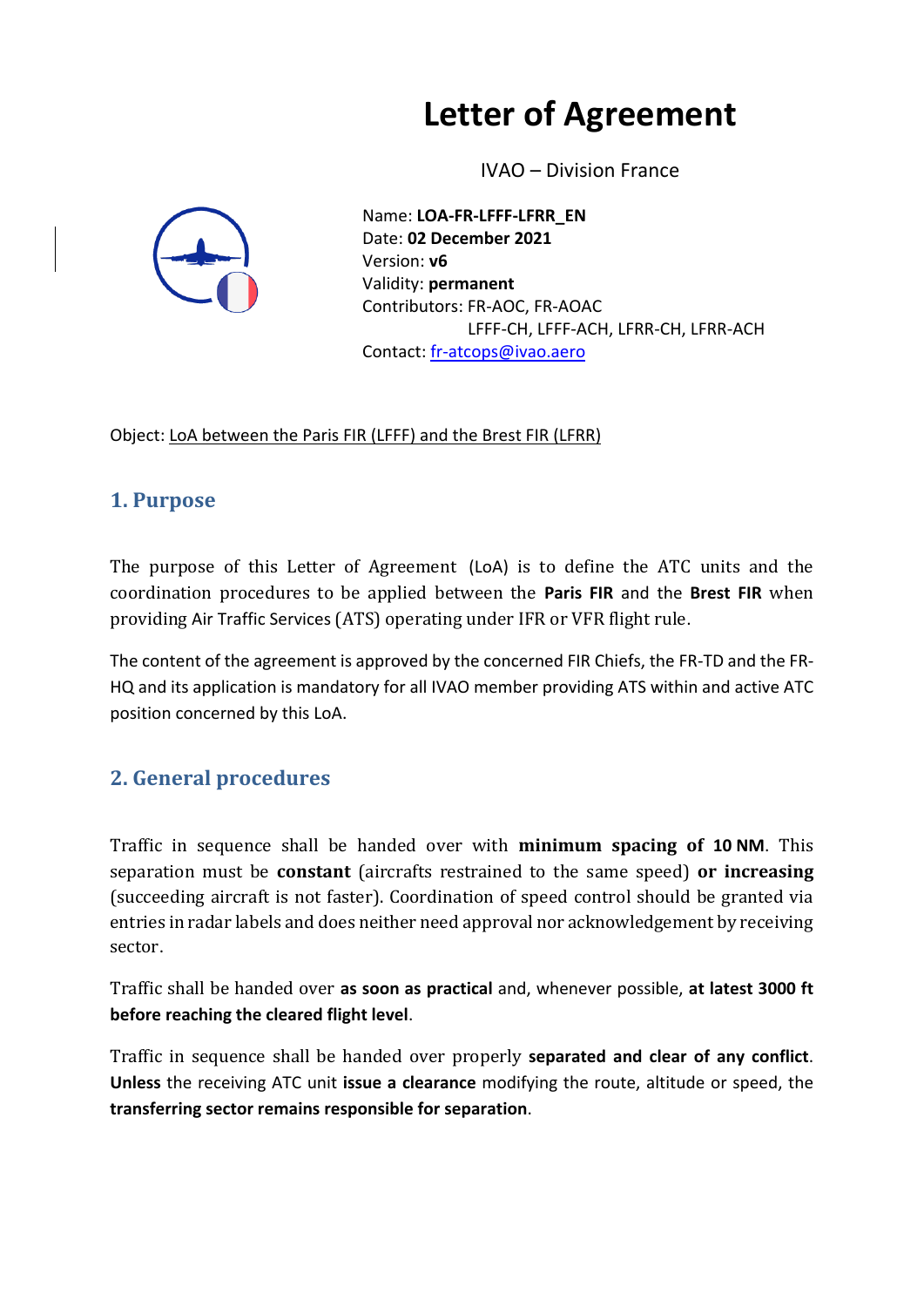#### **3. ATC units description**

The ATC unit in charge of FIR and UIR airspaces under the responsibility of Paris ACC is *Paris*  **Control** and consists in two primary sectors (LFFF\_CTR and LFFF\_F\_CTR). The lateral and vertical boundaries of the airspace under the responsibility of the CTR are indicated in the figure and table below.

The ATC unit in charge of FIR and UIR airspaces under the responsibility of Brest ACC is *Brest Control* and consists in only one primary sector (LFRR\_CTR). This ATC unit may be split into two subsectors (LFRR CTR and LFRR U CTR). The lateral and vertical boundaries of the airspace under the responsibility of the CTR are indicated in the figure and table below.



The radio communication frequencies associated to the ACC positions are indicated below.

| <b>ATC Position</b>          | <b>Callsign</b> | <b>Frequency</b> | <b>Remarks</b>            |  |  |  |  |  |
|------------------------------|-----------------|------------------|---------------------------|--|--|--|--|--|
| <b>Primary Sector</b>        |                 |                  |                           |  |  |  |  |  |
|                              |                 |                  | <b>SFC-UNL</b>            |  |  |  |  |  |
| <b>Paris Control</b>         | LFFF CTR        | 128.100          | LFRR open: W (SFC-FL295)  |  |  |  |  |  |
|                              |                 |                  | LFEE open: NE (SFC-FL295) |  |  |  |  |  |
| <b>Paris Control (CCT)</b>   | LFFF_F_CTR      | 135.405          | SFC-FL295                 |  |  |  |  |  |
| <b>Primary Sector</b>        |                 |                  |                           |  |  |  |  |  |
| <b>Brest Control</b>         | LFRR CTR        | 119.825          | SFC-UNL                   |  |  |  |  |  |
| <b>Secondary Sectors</b>     |                 |                  |                           |  |  |  |  |  |
| <b>Brest Control (Upper)</b> | LFRR S CTR      | 129.500          | FL295-UNL                 |  |  |  |  |  |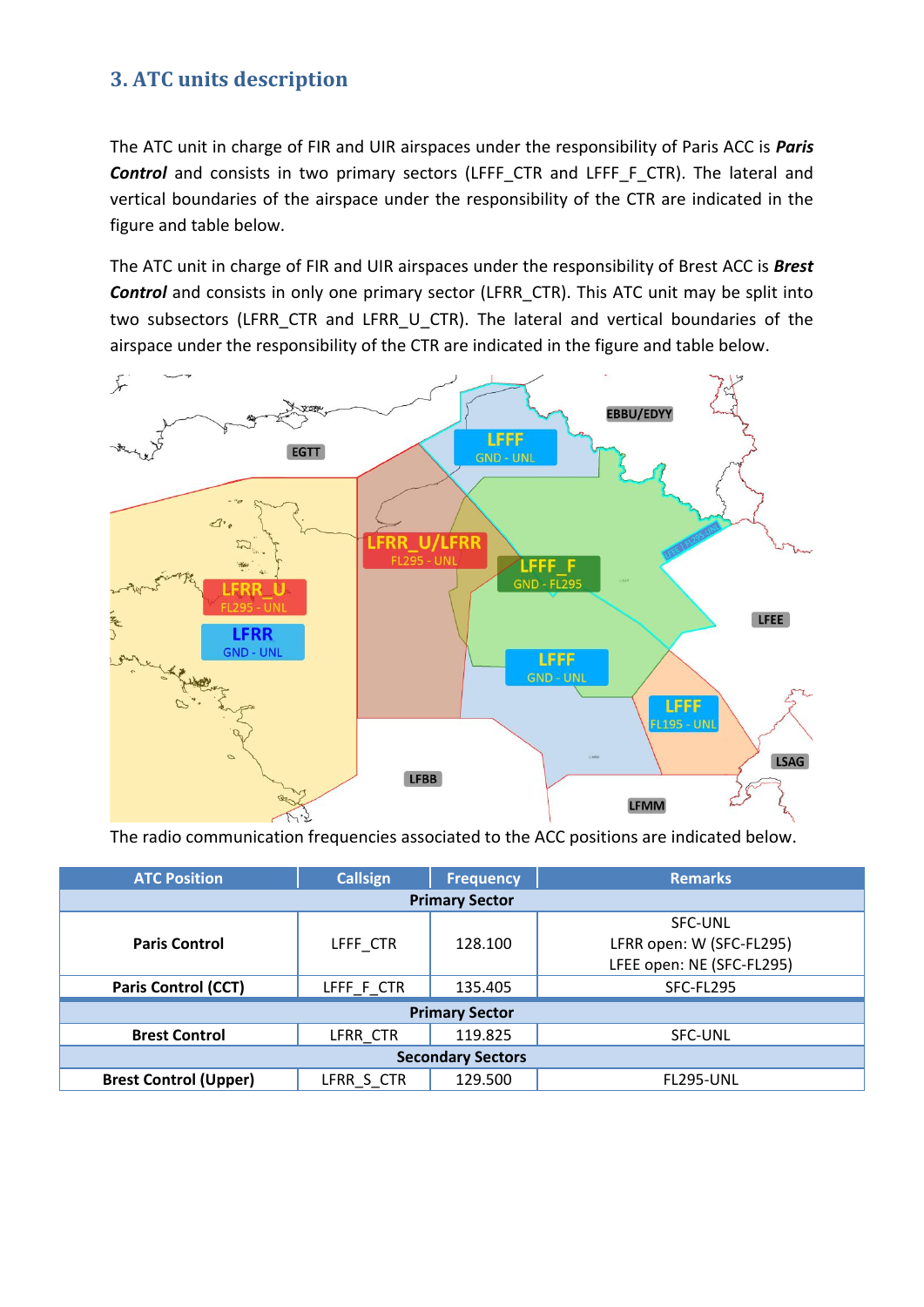#### **4. Airspace delegations**

The airspace sector within Paris FIR corresponding to the pink zone in figures section 3 is defined by the following points:

*47°10'00"N, 000°15'00"W - 47°10'00"N, 001°28'00"E - 47°38'38"N, 001°38'56"E - 49°05'05"N, 002°32'55"E – 49°12'00"N, 002°18'00"E - 50°00'00"N, 000°15'00"W - 50°25'00"N, 000°50'00"W*

Whenever Paris Control and Brest Control are active, this airspace sector is delegated to Brest Control from FL295 up to UNL.

We remind you that by the initiative of one of the two controllers and depending on the amount of traffic at the time that it can be decided that the delegation is no longer delegated to Brest Control. Brest Control should then put in his ATIS the following: « Delegated sector over Paris FIR is inactive ». [\(More info here\)](http://fr.forum.ivao.aero/index.php?topic=292581.0)

This delegation is also valid, within the same vertical boundaries, whenever Brest Control is active while Paris Control is not. In this case, it is suggested that the ATC indicates it on his ATIS: « *Delegated sector over Paris FIR not controlled below FL295* ».

Whenever Brest Control is inactive, this airspace sector is not anymore delegated and is controlled by Paris Control from SFC up to UNL. In this case, Paris Control receives the delegation of the Deauville TMA and CTR and all the underlying and inactive ATC positions.

#### **5. Coordination procedures**

Coordination procedures between the ATC under the responsibility of the Paris FIR and those under the responsibility of the Brest FIR are defined as follows. They represent a general framework that does not replace the coordination between ATC. Any coordination procedure not mentioned in this LoA must be established on a case-by-case basis.

#### *5.1 En-route coordination*

Given the airspace delegation between Paris and Brest, all en-route traffic flying above FL300 on the northbound Paris area are transferred directly from Brest Control to Reims Control and the coordination makes the object of the specific LoA.

Coordination procedures between Paris ACC and Brest ACC are defined as follows. As a general rule, Brest Control is not supposed to authorize a descent below FL300 within the delegated airspace but must transfer to Paris for the descent handling. Conversely, Paris Control is not supposed to authorize a climb above FL300 within the delegated airspace but must transfer to Paris for the final climb and cruise handling.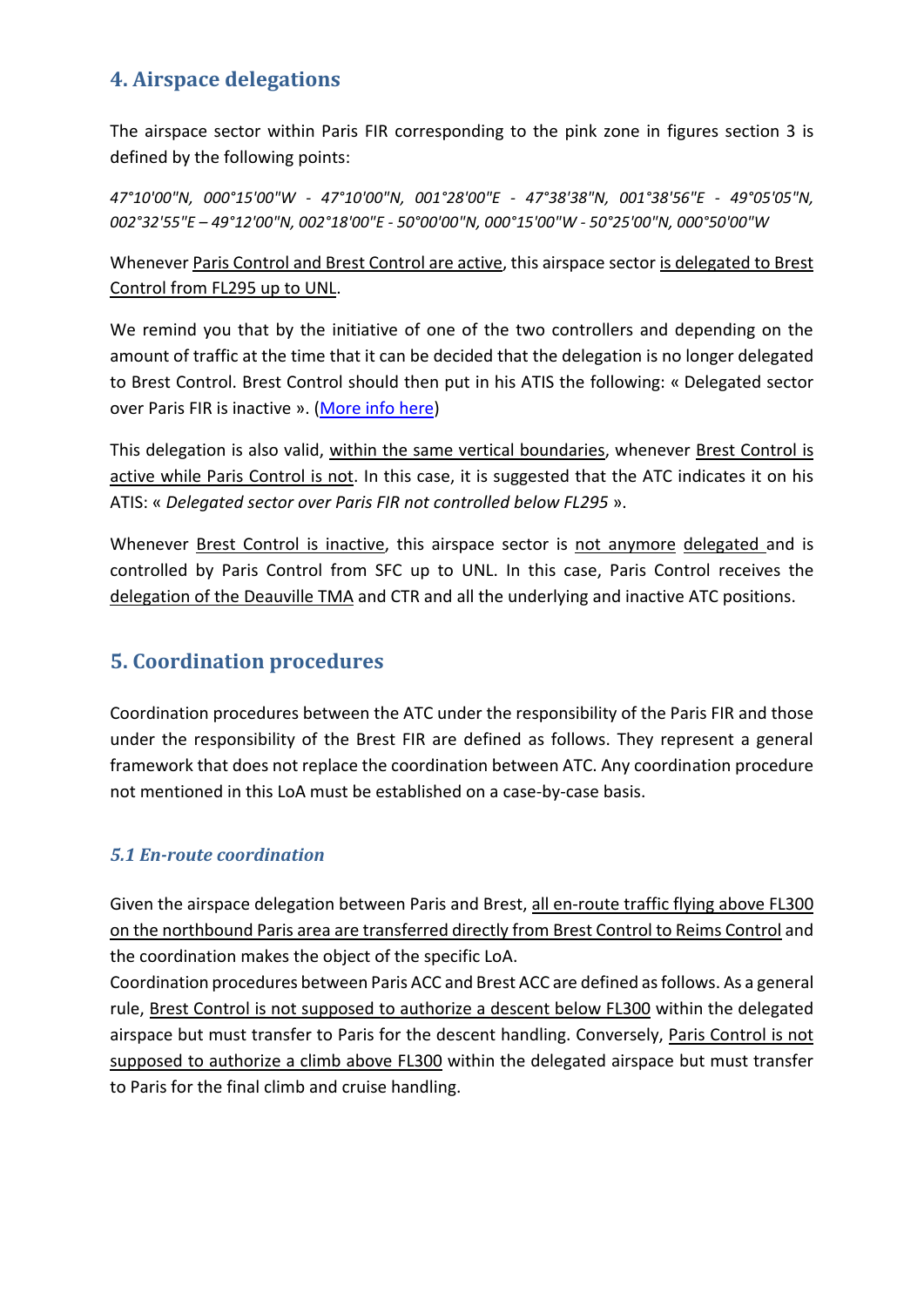| <b>Route</b> | <b>Transfer point</b>           | <b>Cleared DCT</b>              | <b>Restrictions</b>             |  |  |  |  |
|--------------|---------------------------------|---------------------------------|---------------------------------|--|--|--|--|
|              | LFFF_CTR $\rightarrow$ LFRR_CTR |                                 |                                 |  |  |  |  |
| A5           |                                 | ARDOD                           |                                 |  |  |  |  |
| A361         |                                 | SAMPO                           |                                 |  |  |  |  |
| A532         |                                 | <b>TABIL</b>                    |                                 |  |  |  |  |
| H34          |                                 | ANG                             |                                 |  |  |  |  |
| H490         |                                 | SENLO                           |                                 |  |  |  |  |
| N160         | FIR Boundary                    | CAN                             |                                 |  |  |  |  |
| <b>R50</b>   |                                 | CAN                             |                                 |  |  |  |  |
| R111         |                                 | <b>CAN</b>                      |                                 |  |  |  |  |
| R491         |                                 | <b>GILRA</b>                    |                                 |  |  |  |  |
| V3           |                                 | <b>DIKRO</b>                    |                                 |  |  |  |  |
| <b>UN160</b> |                                 | CAN                             |                                 |  |  |  |  |
| <b>UN491</b> |                                 | <b>EKRAS</b>                    |                                 |  |  |  |  |
| <b>UN502</b> |                                 | SENLO                           |                                 |  |  |  |  |
| <b>UN872</b> | <b>FIR Boundary</b>             | <b>KURIS</b>                    |                                 |  |  |  |  |
| <b>UT176</b> |                                 | <b>KURIS</b>                    |                                 |  |  |  |  |
| <b>UT300</b> |                                 | SENLO                           |                                 |  |  |  |  |
| <b>UZ15</b>  |                                 | ARDOD                           |                                 |  |  |  |  |
|              |                                 | LFRR_CTR $\rightarrow$ LFFF_CTR |                                 |  |  |  |  |
| A53          |                                 | <b>RONAX</b>                    |                                 |  |  |  |  |
| H34          |                                 | <b>TUNAX</b>                    |                                 |  |  |  |  |
| J116         |                                 | <b>PESUK</b>                    |                                 |  |  |  |  |
| N160         |                                 | LISEU                           |                                 |  |  |  |  |
| <b>R50</b>   | FIR Boundary                    | <b>DPE</b>                      |                                 |  |  |  |  |
| R111         |                                 | LGL                             |                                 |  |  |  |  |
| R491         |                                 | LGL                             |                                 |  |  |  |  |
| V3           |                                 | <b>DVL</b>                      |                                 |  |  |  |  |
| Z57          |                                 | <b>GONEK</b>                    |                                 |  |  |  |  |
| <b>UL612</b> |                                 | OGULO                           | <b>Entering LFFRAC airspace</b> |  |  |  |  |
| <b>UL976</b> |                                 | <b>RONAX</b>                    |                                 |  |  |  |  |
| <b>UM25</b>  |                                 | LUKIP                           |                                 |  |  |  |  |
| <b>UN160</b> |                                 | <b>BUSUK</b>                    |                                 |  |  |  |  |
| <b>UM163</b> |                                 | <b>TABOV</b>                    |                                 |  |  |  |  |
| <b>UN482</b> | <b>FIR Boundary</b>             | <b>NIMER</b>                    |                                 |  |  |  |  |
| <b>UN491</b> |                                 | LGL                             |                                 |  |  |  |  |
| <b>UN741</b> |                                 | <b>KEPER</b>                    |                                 |  |  |  |  |
| <b>UN873</b> |                                 | <b>RONAX</b>                    |                                 |  |  |  |  |
| <b>UT188</b> |                                 | <b>CHW</b>                      |                                 |  |  |  |  |
| <b>UZ297</b> |                                 | <b>PESUK</b>                    |                                 |  |  |  |  |

#### *5.2 Coordination of departures and arrivals*

 $\overline{\phantom{a}}$ 

Coordination procedures for the departure/arrival traffic management are defined as follows (next page).